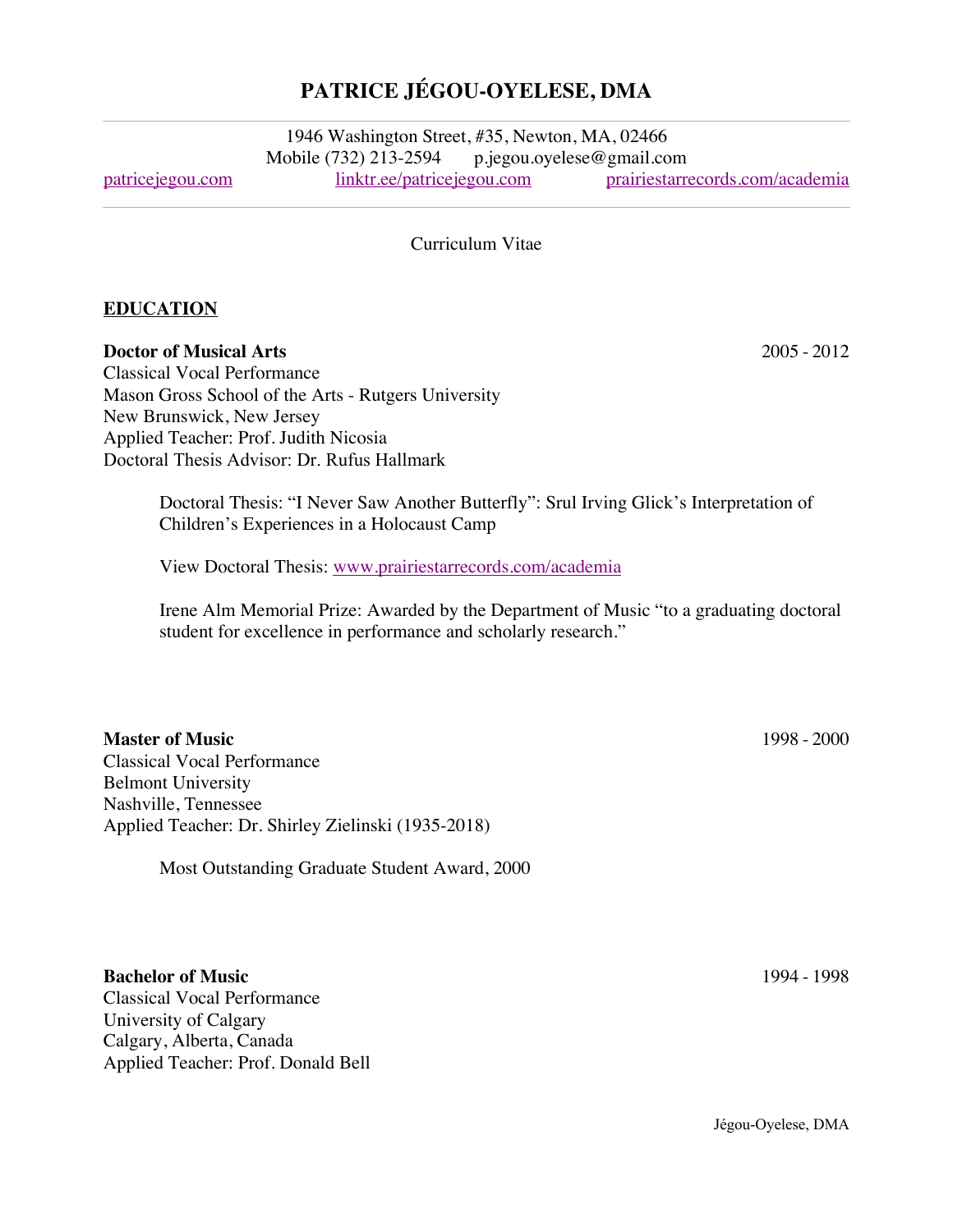## **ADDITIONAL TRAINING & PROFESSIONAL DEVELOPMENT**

| <b>Contemporary Vocal Pedagogy Course (in-progress)</b><br>Voice Teacher Training and Certification<br>50-hour course (live via Zoom)<br>New York Vocal Coaching, New York, NY<br>Instructor: Mr. Justin Stoney                                         | January 26 – June 1, 2022 |
|---------------------------------------------------------------------------------------------------------------------------------------------------------------------------------------------------------------------------------------------------------|---------------------------|
| <b>Spanish Language Intensive Course – Beginner</b><br>Semi-Intensivo: Básico A/B (live via Zoom)<br>Two 1.5-hour classes per week<br>Boston Area Spanish Exchange<br>101 Arch St., 8th floor. Boston, MA 02110<br>Instructor: Ms. Elaine Febles Freyre | March 22 – May 5, 2022    |
| <b>Private Piano Study</b><br>Royal Conservatory of Music<br>Remote Lessons via Zoom<br>Piano Teacher: Ms. Shambhavi Mishra                                                                                                                             | December 2020 - present   |
| <b>Private Voice Study</b><br>Contemporary Vocal Styles (i.e. Jazz, Pop, Gospel)<br>New York Vocal Coaching, New York, NY<br>Voice Teacher: Mr. Justin Stoney                                                                                           | March 2015 - present      |
| <b>Internship</b><br>National Association of the Teachers of Singing<br>Intern - summer teaching program<br>State University of New York - Fredonia<br>Master Teacher: Prof. Judith Nicosia                                                             | June 17 - 27, 2003        |
| Programme D'Apprentissage de Français Langue Seconde<br>Certificate<br>Université du Québec à Chicoutimi<br>École de langue française et de culture québécoise<br>Chicoutimi, Québec, Canada                                                            | May 9 – June 17, 1994     |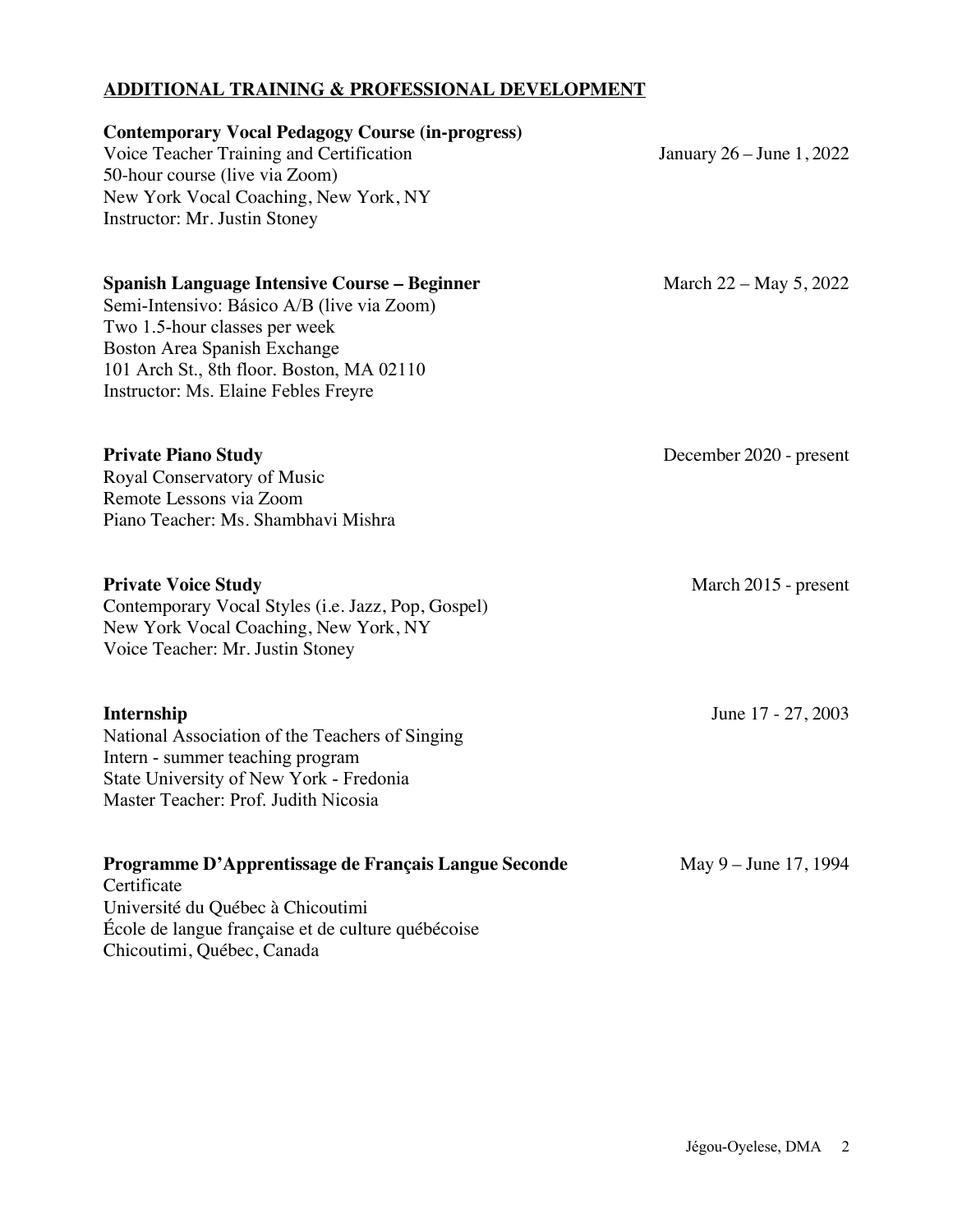### **UNIVERSITY TEACHING EXPERIENCE**

#### **Teaching Assistant** 2005 - 2008

Mason Gross School of the Arts - Rutgers University New Brunswick, New Jersey

Courses taught:

- Music 157 (Class Voice)
- Applied Studio Voice (Graduate and Undergraduate students)
- View course syllabi at https://www.prairiestarrecords.com/academia

#### **Academic Assistant** 2002 - 2005

University of Lethbridge Faculty of Fine Arts, Department of Music Lethbridge, Alberta, Canada

While teaching at the University of Lethbridge (Canada), my duties included private voice instruction, the evaluation of live auditions and admission CDs and videotapes, the presentation of departmental master classes, writing letters of recommendation, adjudication of junior and senior recitals and end of semester voice juries, student advisement, the supervision of a Senior Independent Project, regular committee work, and the presentation of studio recitals.

Director – 2003 & 2004 Richard Miller Vocal Performance and Pedagogy Institute

Courses taught:

- Applied Voice (Music 2148 4848)
- Introduction to Music (Music 1000)
- Music in Recital (Music 3261)
- Introduction to Vocal Pedagogy (Music 3850)
- View samples of my syllabi and brochures for the 2003 & 2004 Richard Miller Vocal Performance and Pedagogy Institutes at https://www.prairiestarrecords.com/academia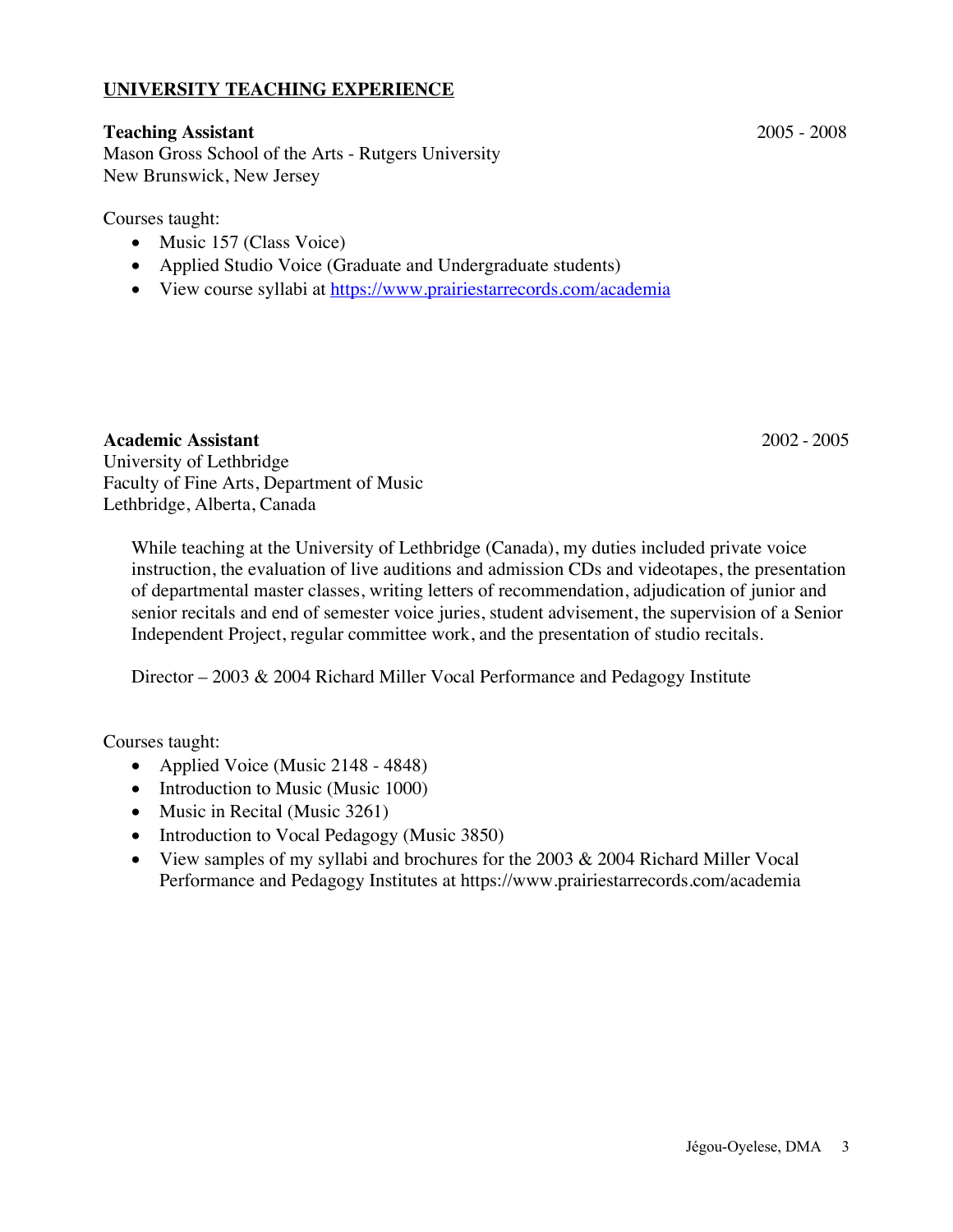#### **EMPLOYMENT**

Prairie Star Records LLC Launched in Florham Park, New Jersey

**Founder** April 2012 - present

I launched Prairie Star Records in 2012 to record, produce, and release my own music projects. The duties and responsibilities of running my imprint include accounting (I use Freshbooks cloud accounting software); advertising; social media activity and monitoring; email blasts using Mailchimp; hiring of contractors like freelance musicians, recording and mastering engineers, arrangers, videographers, photographers, and graphic designers; website content creation and website updates; securing recording studios; coordinating travel arrangements; marketing; speaking with media personalities (radio interviews); clerical duties; budgeting; and maintaining tax records. These duties require me to multi-task and handle simultaneous projects, remain highly organized, deal with difficult situations involving contracted musicians and others, and utilize excellent interpersonal, verbal, and written communication skills.

I have released three full-length albums on my label: SPEAK LOW (2014), IF IT AIN'T LOVE (2019), and THERE'S A LIGHT (2021).

| <b>Voice Instructor</b><br><b>Rutgers Community Music Program</b><br>Rutgers, The State University of New Jersey<br>New Brunswick, New Jersey | $2006 - 2007$ |
|-----------------------------------------------------------------------------------------------------------------------------------------------|---------------|
| <b>Voice Instructor</b><br>University of Lethbridge<br>Conservatory of Music<br>Lethbridge, Alberta, Canada                                   | $2002 - 2005$ |
| <b>Music Research Director</b><br>Cort Casady Entertainment, Los Angeles for<br>"Roger-That" Productions<br>Nashville, Tennessee              | $2001 - 2002$ |
| Voice Department Head, Private and Group Voice Instructor<br>The Music School on Music Row<br>Nashville, Tennessee                            | $2001 - 2002$ |
| <b>Vocal Coordinator, Private Voice Instructor</b><br>Belmont Academy at Belmont University<br>Nashville, Tennessee                           | $2000 - 2002$ |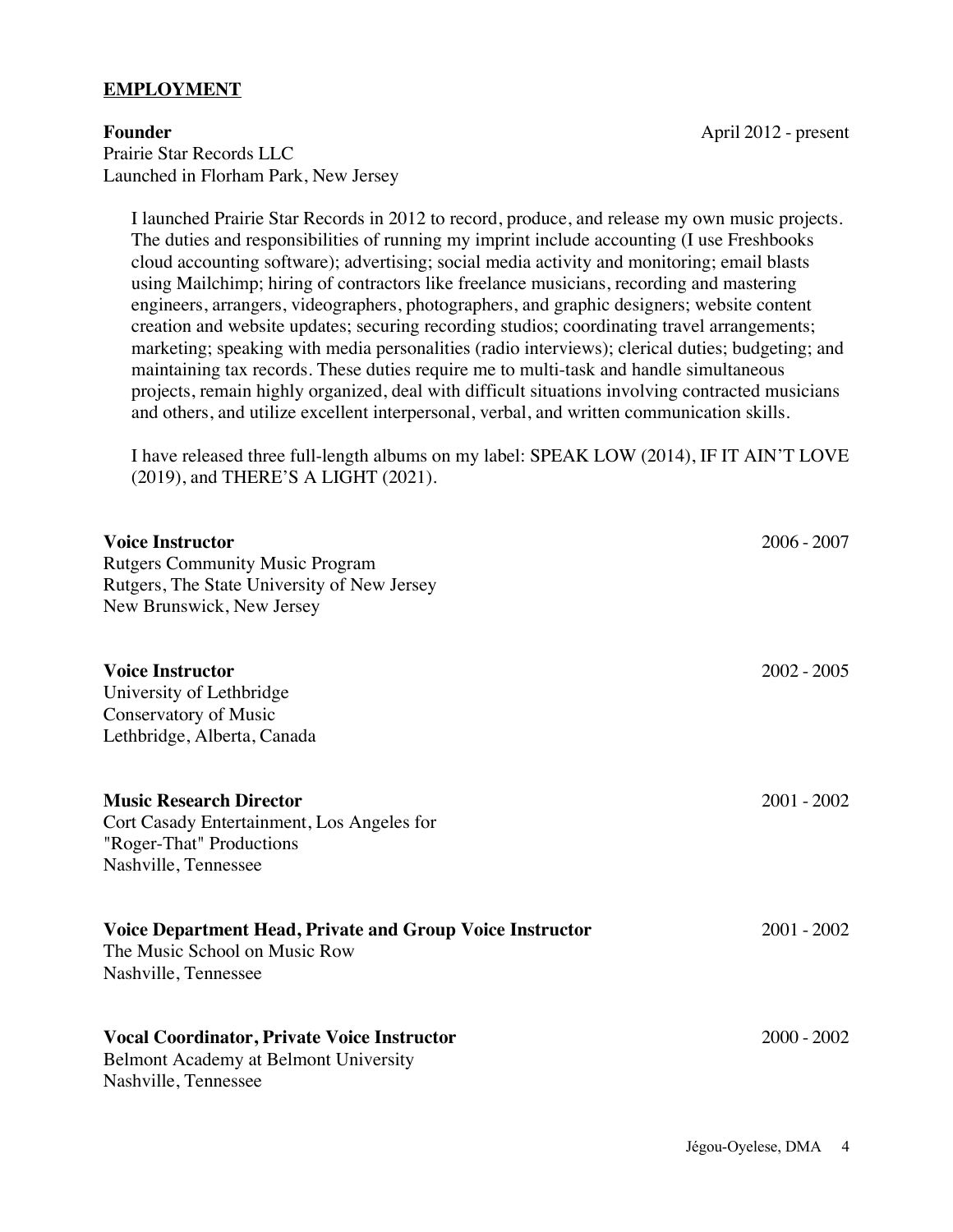#### **ADDITIONAL EXPERIENCE**

Belmont University Vocal Arts Lab Nashville, Tennessee

> Lab technician and assisted Dr. Shirley Zielinski in her Vocal Arts Lab modeled after the Otto B. Schoepfle Vocal Arts Center at the Oberlin College Conservatory of Music.

The lab included the following software and hardware: Computerized Speech Lab  $(CSL^{TM})$ ; The Voice Range Profile (VRP), also known as the phonetograph; The Visi-Pitch™; Sona-Match; Real-Time Spectrogram; Nasometer (Nasometer II, Model 6450); and Electroglottograph (EGG).

### **UPCOMING CONFERENCE PRESENTATION**

**National Association of the Teachers of Singing** July 5, 2022 Presentation for the 57th National Conference, Chicago, IL. July 1 - 6, 2022

"Own Your Own: How to start your own independent record label and plan, produce, market, release, and promote your music."

#### **Session Abstract**

"Own Your Own: How to start your own independent record label and plan, produce, market, release, and promote your music." Do you want to record and release your own album? What do you do once you've completed the recording aspect of the project? Gone are the days when "shopping around" a well recorded and well produced album is a guarantee of being picked up by a major record label. The internet has leveled the playing field for musicians, and now, more than ever, independent artists are launching their own record labels, and releasing music on their own terms. In this presentation the artist-producer team of Patrice Jégou-Oyelese, DMA and Yinka Oyelese, MD will share their experiences in establishing Prairie Star Records LLC, and what they've learned in the past 10 years about navigating the artistic and commercial aspects of planning, recording, marketing, and launching full-length albums and album singles. This presentation will provide practical information, and is geared for students, teachers, and artists interested in recording and releasing commercially available music.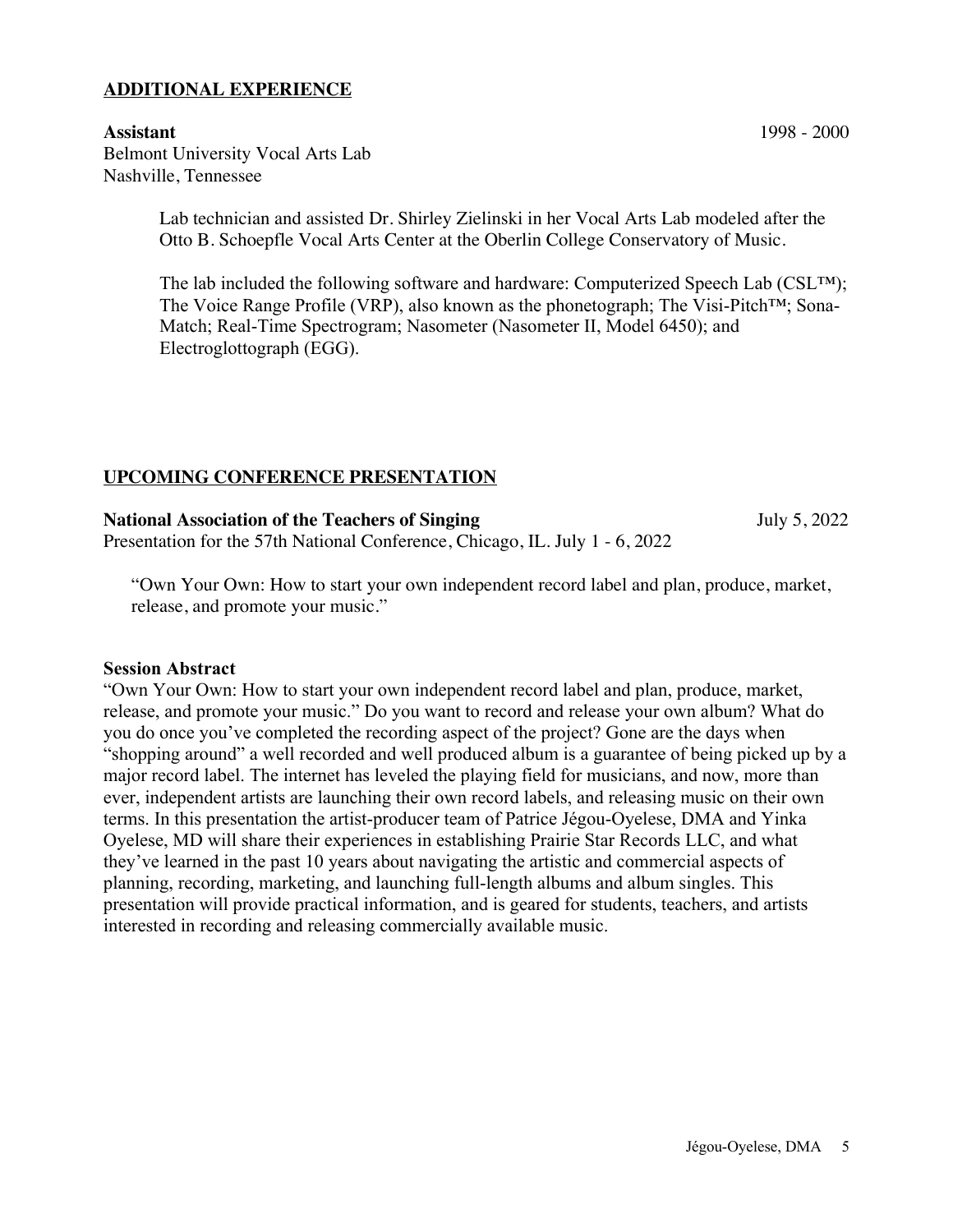### **SYMPOSIUM PRESENTER & PANELIST**

Simposio Internacional de Universitarias (via Zoom) March 17, 2022 Universidad Veracruzana. Xalapa, Mexico Invited by Prof. Guadalupe Colorado

I gave a presentation entitled "Women in Music: Academia and Industry." I discussed my experience as a woman who has taught at the university level, and as a female in the music industry who owns and operates her own record label. I also talked about the importance of mentorship and allies, especially highlighting the positive experience I have had as a Mentor for The Recording Academy's® GRAMMY® U program. My presentation was inspired by International Women's Day on March 8, and the release of the "Women In The Mix Study" published by The Recording Academy®, Arizona State University (ASU) and the Berklee College of Music Institute for Creative Entrepreneurship (BerkleeICE). The launch of the inaugural "Women In The Mix Study" was "designed to examine and better understand the experiences and socio-economic landscape of women and gender-expansive individuals working in the American music industry."

#### **MENTORSHIP**

**GRAMMY® U Mentor** Fall 2021 and Spring 2022

Selected as a Mentor by The Recording Academy® for the GRAMMY® U program. The program connects "college students with the industry's brightest and most talented minds, [and] provides aspiring professionals with the tools and opportunities necessary to start a career in music." My Fall 2021 mentee was Sathvika Ganesan who is a freshman at New York University studying Music Business with an interest in record labels. My Spring 2022 mentee was Lynnsey Spader who was a Senior at the University of New Haven in the Music Industry program.

Program details: www.recordingacademy.com/membership/grammy-u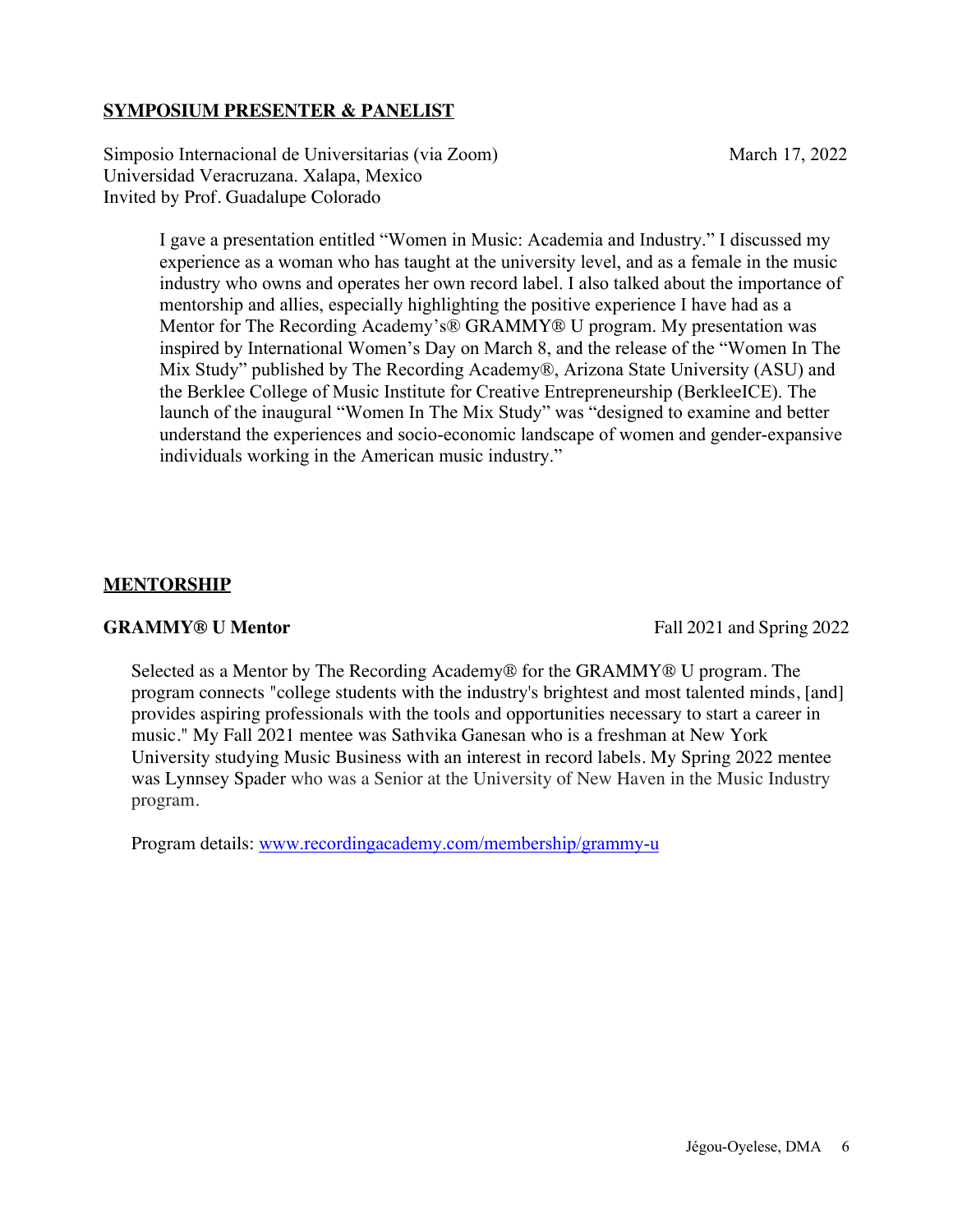#### **RECENT AWARDS**

| <b>WINNER</b> | <b>Independent Music Awards</b>                                      | April 28, 2020 |
|---------------|----------------------------------------------------------------------|----------------|
|               | Best A Cappella Song "Wrap Your Troubles in Dreams" featuring TAKE 6 |                |
|               | From my album IF IT AIN'T LOVE                                       |                |
|               | Award presented "virtually" from New York City due to COVID-19       |                |
|               | Official Music Video: https://www.youtube.com/watch?v=8UqFP3HQ1yg    |                |
|               |                                                                      |                |
|               |                                                                      |                |
|               |                                                                      |                |
|               |                                                                      |                |

**WINNER Independent Music Awards** June 22, 2019 Best *A Cappella* Song "Lover Come Back to Me" featuring Mark Kibble & Alvin Chea from TAKE 6

> From my album IF IT AIN'T LOVE Awards Show at Symphony Space, New York City Official Music Video: https://www.youtube.com/watch?v=d\_INJPoso6s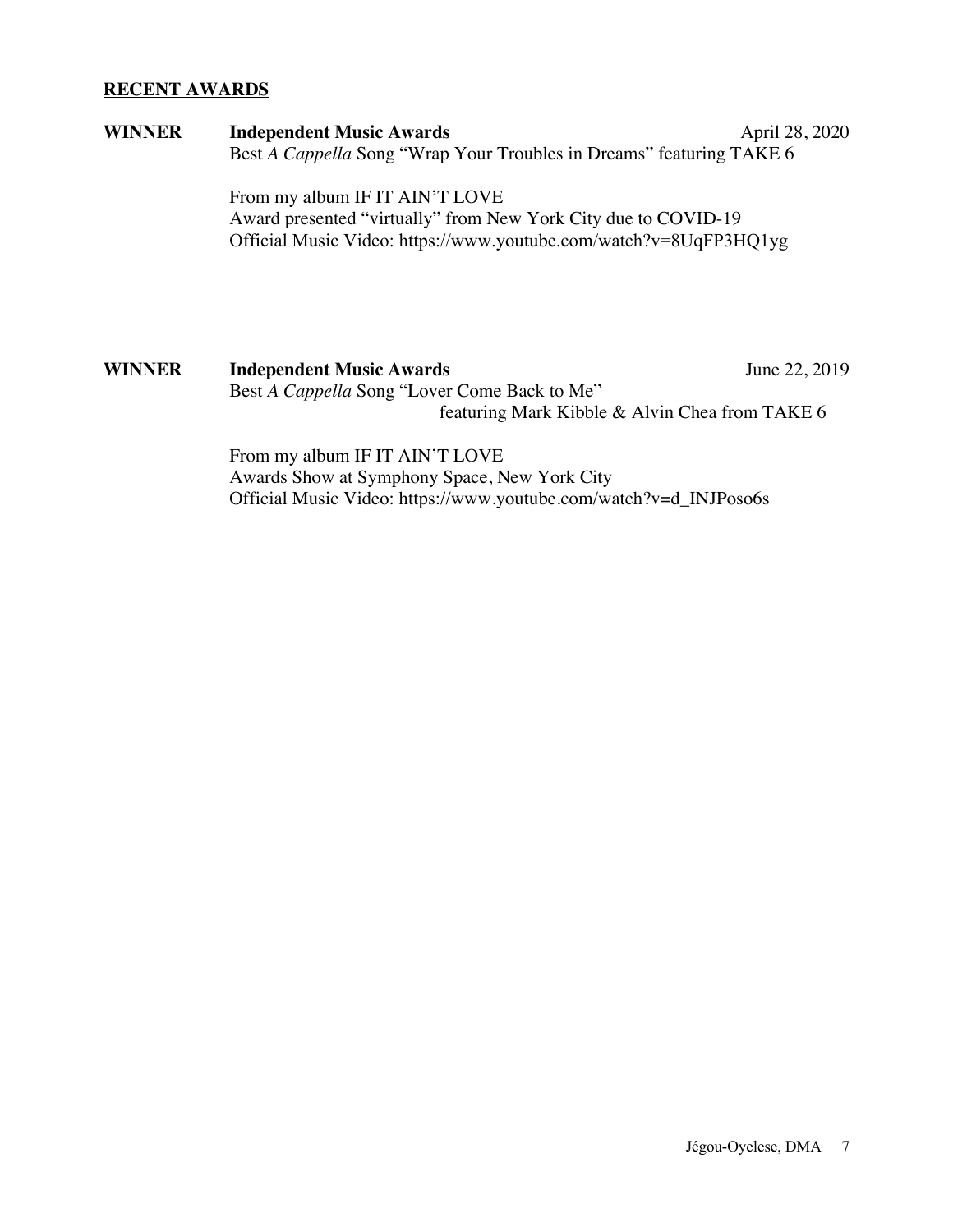### **DISCOGRAPHY**

Genre: Inspirational/Christian

Recorded in my home studio during the COVID-19 pandemic Mixed by Don Murray, Marcelo Pennell, and Tony Shepperd Mastered Eric Boulanger and Jett Galindo at The Bakery, Culver City, California Produced by Yinka Oyelese; Mark Kibble (TAKE 6); Khristian Dentley (TAKE 6); Pat Coil (Michael McDonald); Don Murray (Arturo Sandoval, Patti Austin) Record label: Prairie Star Records LLC

**Listen:** https://patricejegou.lsnto.me/theresalight

**Liner notes PDF and Flipbook:** https://patricejegou.com/liner-notes/ **YouTube - playlist of official music videos from album:** https://www.youtube.com/playlist?list=PLd\_Zw-HPddv8K\_UF22puhZuTE\_CMmZHXn

#### **Track List**

- 1. Gotta Serve Somebody
- 2. Over the Hill Is Home (feat. Khristian Dentley from TAKE 6)
- 3. God's Gonna Cut You Down (*a cappella* feat. Mark Kibble & Alvin Chea from TAKE 6)
- 4. It Takes Everything to Serve the Lord
- 5. Pieces
- 6. Peace
- 7. True Colors (*a cappella* feat. Mark Kibble from TAKE 6)
- 8. Give Me Jesus
- 9. There's a Light
- 10. Pieces (orchestral version)
- 11. Both Sides Now
- 12. This Is My Father's World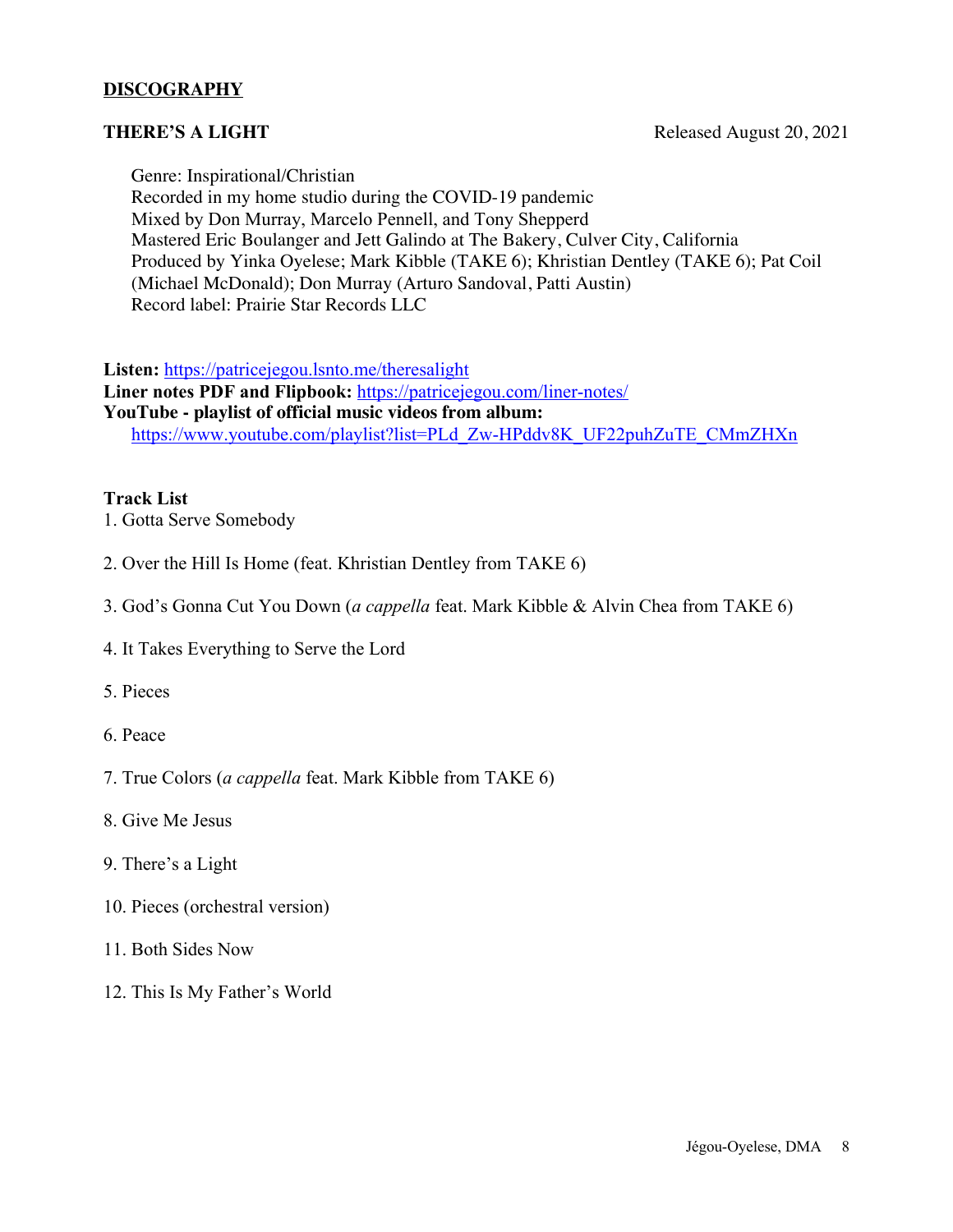#### **DISCOGRAPHY CONTINUED**

#### Genre: Jazz/Pop

Recorded at Capitol Studios, Hollywood, CA; United Recording, Hollywood, CA; East West Studios, Hollywood, CA; Sony Tree Studios, Nashville, TN; Avatar Studios, New York City Mixed by Don Murray, Al Schmitt, and Marcelo Pennell Mastered Eric Boulanger and Jett Galindo at The Bakery, Culver City, California Produced by David Paich (Toto); Mike Lang; John Clayton (The Clayton-Hamilton Jazz Orchestra); Yinka Oyelese; Jorge Calandrelli (Barbra Streisand); Mark Kibble (TAKE 6) Record label: Prairie Star Records LLC

**Listen:** https://patricejegou.lsnto.me/ifitaintlove

**Liner Notes as PDF or Flipbook:** https://patricejegou.com/liner-notes/ **YouTube - playlist of official music videos from album:** https://youtube.com/playlist?list=PLd\_Zw-HPddv\_PId3E9wYuuaArsVul-xWH

#### **Track List**

- 1. Lover, Come Back to Me (*a cappella* version feat. Mark Kibble and Alvin Chea)
- 2. Jersey Bounce (feat. The Clayton-Hamilton Jazz Orchestra)
- 3. Baubles, Bangles and Beads
- 4. Yes we can, can (feat. Tàta Vega)
- 5. I'm So Glad I'm Standing Here Today
- 6. Wrap Your Troubles in Dreams (*a cappella* feat. TAKE 6)
- 7. If It Ain't Love (feat. The Clayton-Hamilton Jazz Orchestra)
- 8. Estate (feat. Larry Koonse)
- 9. Lover, Come Back to Me (feat. Mark Kibble)
- 10. Waltz for Debby
- 11. Losing You
- 12. Just Squeeze Me (feat. The Clayton-Hamilton Jazz Orchestra)
- 13. Where Do You Start?
- 14. Remembrances (In Memory of Stan Getz) (feat. Javier Almaràz)
- 15. Please Send Me Someone to Love (feat. The Clayton-Hamilton Jazz Orchestra)
- 16. It Might Be You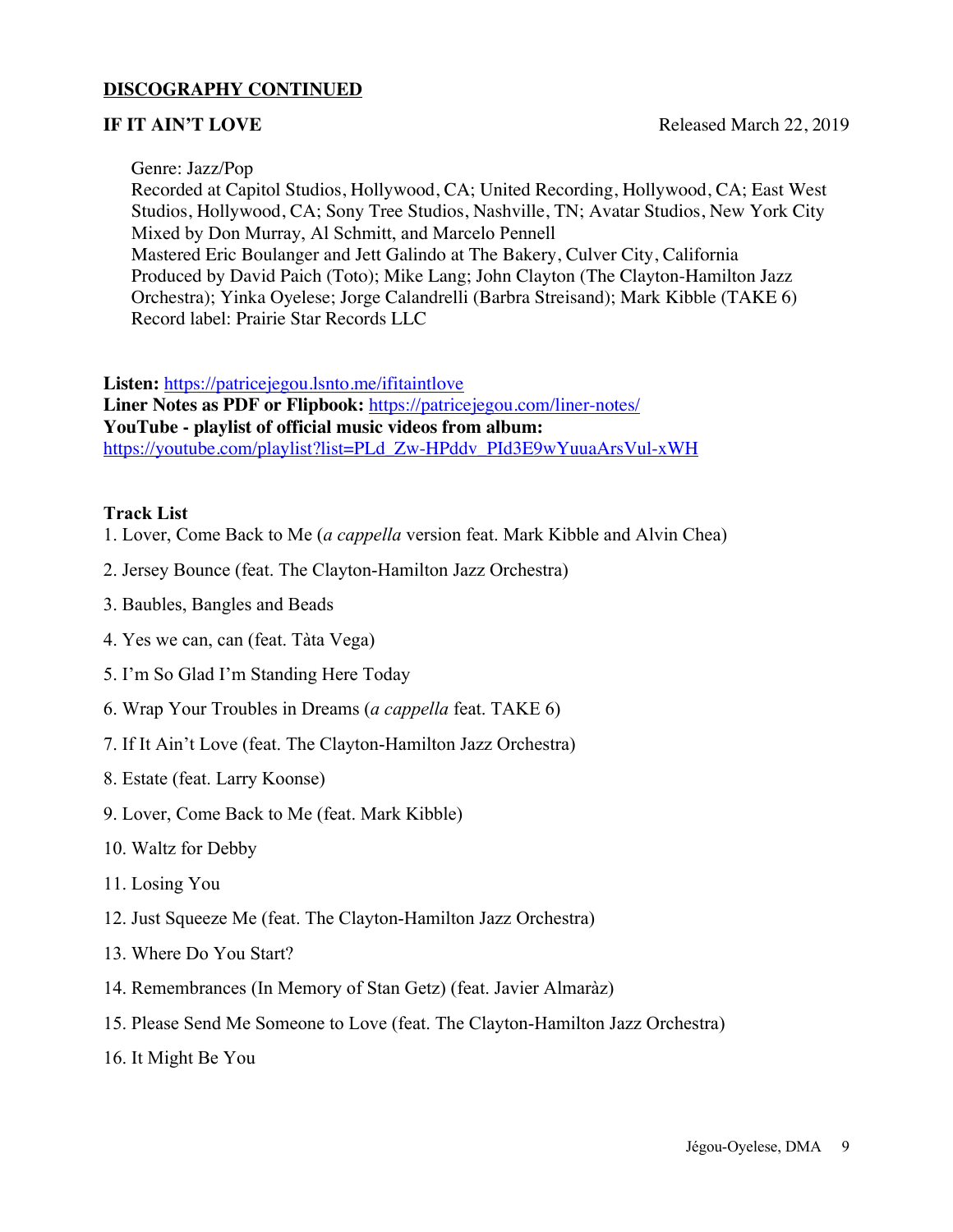#### **DISCOGRAPHY CONTINUED**

**SPEAK LOW** Released May 5, 2014

Genre: Jazz/Pop Recorded at Avatar Studios, New York City; Ocean Way Studios, Nashville, TN; Record One, Los Angeles, CA Mixed by Anthony Ruotolo at Avatar Studios, NYC Mastered by Doug Sax and Eric Boulanger at The Mastering Lab, Ojai, CA Produced by Yinka Oyelese; Mark Kibble (TAKE 6) Record label: Prairie Star Records LLC

**Listen:** https://patricejegou.lsnto.me/speaklow

**Liner Notes as PDF or Flipbook:** https://patricejegou.com/liner-notes/ **YouTube - playlist of official music videos from album:** https://youtube.com/playlist?list=PLd\_Zw-HPddv9\_GWGZ4qQPKmn6p0l\_oRXP

#### **Track List**

- 1. Don't Sit Under the Apple Tree (feat. Joey Kibble and Mark Kibble)
- 2. What Are You Doing the Rest of Your Life?
- 3. From This Moment On (feat. Conrad Herwig)
- 4. Everyday (I Have the Blues)
- 5. I've Got the Sun in the Morning (*a cappella* featuring TAKE 6)
- 6. What A Difference A Day Made
- 7. Lullaby of the Leaves (feat. Mark Kibble)
- 8. Down by the Salley Gardens (feat. Cristina Pato Galician Bagpipe)
- 9. Speak Low (feat. The Lori Mechem Trio)
- 10. This Little Light of Mine (feat. Andraé Crouch and the Andraé Crouch Singers; Kirk Whalum; Joey Kibble and Mark Kibble)
- 11. Niño Precioso
- 12. The Summer Knows
- 13. Walking After Midnight
- 14. Til There Was You
- 15. The Summer Knows (Bonus Track, acoustic version)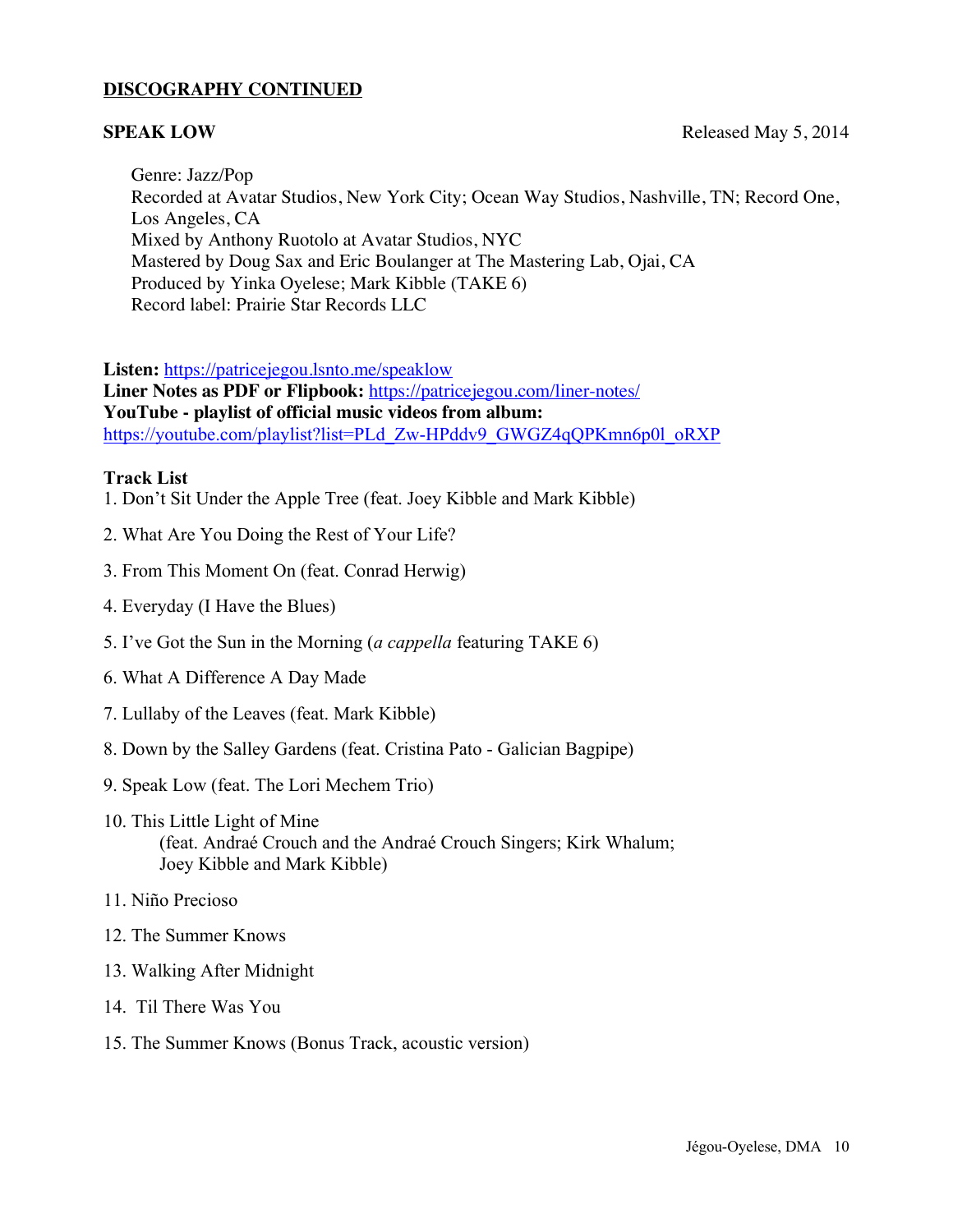#### **DISCOGRAPHY CONTINUED**

#### **FROM RUSSIA TO BRAZIL:** Released October 1, 2006 **SPANISH AND LATIN AMERICAN SONGS FOR VOICE & PIANO** Patrice Jégou & Cristina Pato

Genre: Classical/World Recorded in Ourense, Spain Record label: Zouma Records (Spain)

**Listen:** https://patricejegou.lsnto.me/fromrussiatobrazil **Liner Notes as Flipbook:** https://online.fliphtml5.com/kcdex/zkca/#p=1 **YouTube Playlist:** Cristina Pato & Patrice Jégou - Selected Live Concert Highlights (2006) Monastario San Salvador, Celanova, Spain https://youtube.com/playlist?list=PLd\_Zw-HPddv\_NSCrtL-HijveHxvGgPbGn

#### **Track List Dimitri Shostakovich (1906-1975)**

"Spanish Songs" (Canciones Españolas - sung in Russian), Op. 100 (1956)

- 1. Prassaj grenada (Farewell Granada)
- 2. Pat kiparismai starymi (Little Stars)
- 3. Ty urutcha vady (First Meeting)
- 4. Ronda (Round Dance)
- 5. Mad dala tebe otchi zvozdy (The Dark Eyed Girl)
- 6. Barcarolle (The Dream, Barcarolle)

#### **Xavier Montsalvatge (1912-2002)**

"Cinco Canciones Negras" (Five Black Songs) (1945)

- 7. Cuba dentro de un piano
- 8. Punto de Habanera (Siglo XVIII)
- 9. Chévere
- 10. Canción de cuna para dormir a un negrito
- 11. Canto negro

#### **Alberto Ginastera (1916-1983)**

"Cinco Canciones Populares Argentinas" (Five Popular Argentinian Songs) Op. 10 (1943)

- 12. Chacarera
- 13. Triste
- 14. Zamba
- 15. Arrorró
- 16. Gato

#### **Ernani Braga (1898-1948)**

"Cinco Canções Nordestinas do Folclore Brasileiro" (Five folk songs from the Northeast of Brazil) 17. Ó kinimbá

- 18. Capim di Pranta
- 19. Nigue-nigue-ninhas
- 20. São João da ra rão
- 21. Engenho novo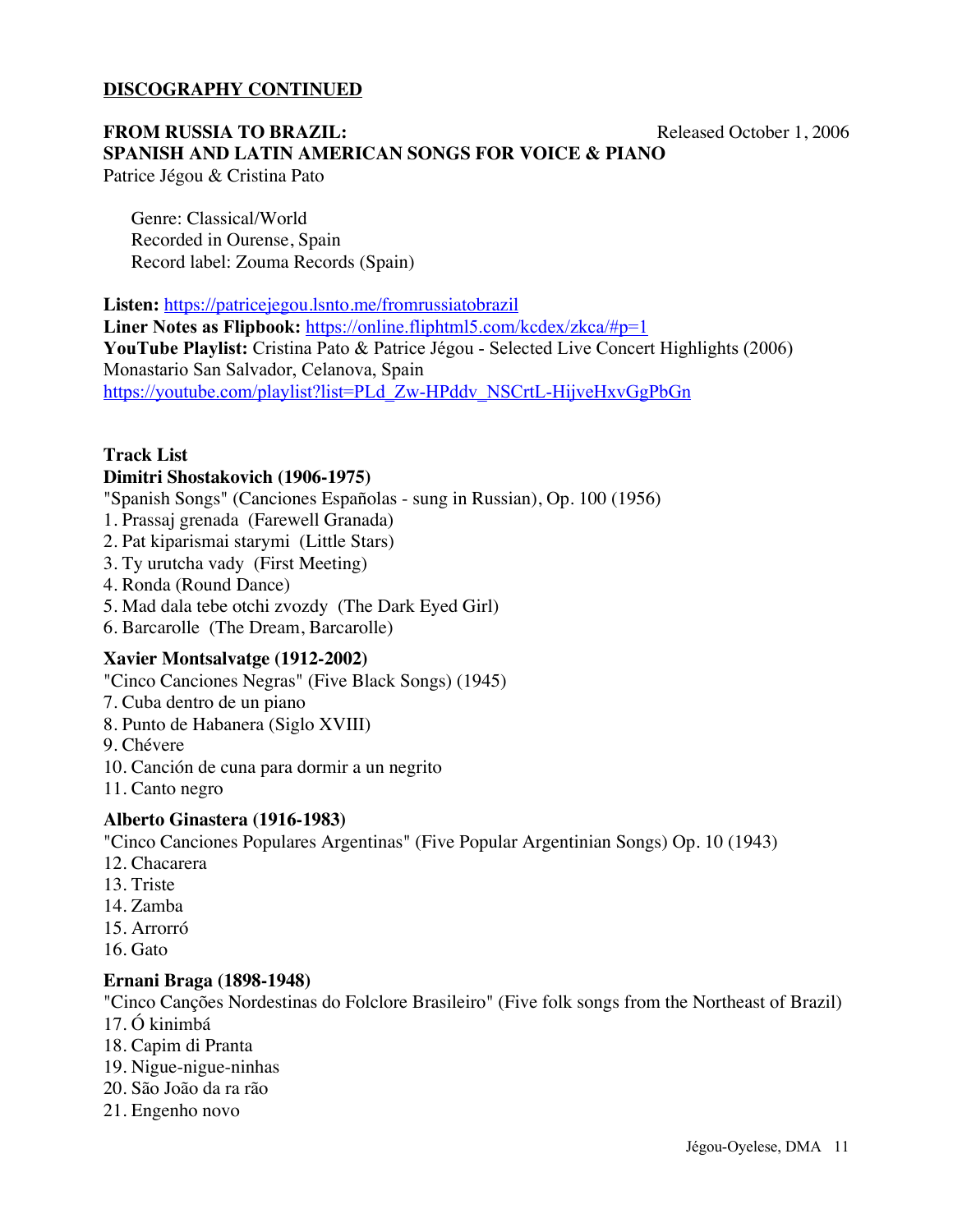## **PERFORMANCE & RECORDING HISTORY 1997 - 2021**

Please visit www.prairiestarrecords.com/academia to view a PDF of my performance and recording history.

### **ADJUDICATOR**

| <b>JUNO Awards</b><br>Juror for the Classical Album of the Year (solo artist) category<br>Canadian Academy of Recording Arts and Sciences<br>Toronto, Ontario, Canada<br>Winner announced May 16, 2022 | $2021 - 2022$                  |
|--------------------------------------------------------------------------------------------------------------------------------------------------------------------------------------------------------|--------------------------------|
| Maine Classical NATS (National Association of Teachers of Singing)<br><b>Online Festival</b><br>Winners announced May 7, 2022                                                                          | April – May, $2022$            |
| <b>Western Canadian Music Awards</b><br>Juror for the Instrumental Artist of the Year & Spiritual Artist of the Year categories<br>Winnipeg, Manitoba, Canada<br>Winners announced Sept. 22, 2020      | 2020                           |
| The Bridgewater "Sing Off" Vocal Competition<br>Bridgewater Raritan High School, New Jersey                                                                                                            | June 5, 2015<br>& June 7, 2019 |
| XII Concurso y Festival Internacional de Canto Lírico<br>Trujillo, Perú                                                                                                                                | Oct. 30 - Nov. 12, 2008        |
| Voice, Strings, Piano Divisions – Concerto Competition<br>Medicine Hat College Conservatory of Music and Dance<br>Medicine Hat, Alberta, Canada                                                        | November 20, 2004              |
| Voice Division - Contemporary Showcase Festival<br>Calgary, Alberta, Canada                                                                                                                            | November 13 - 15, 2003         |
| Voice Division - Richmond Music Festival<br>Richmond, British Columbia, Canada                                                                                                                         | November 16 - 18, 2003         |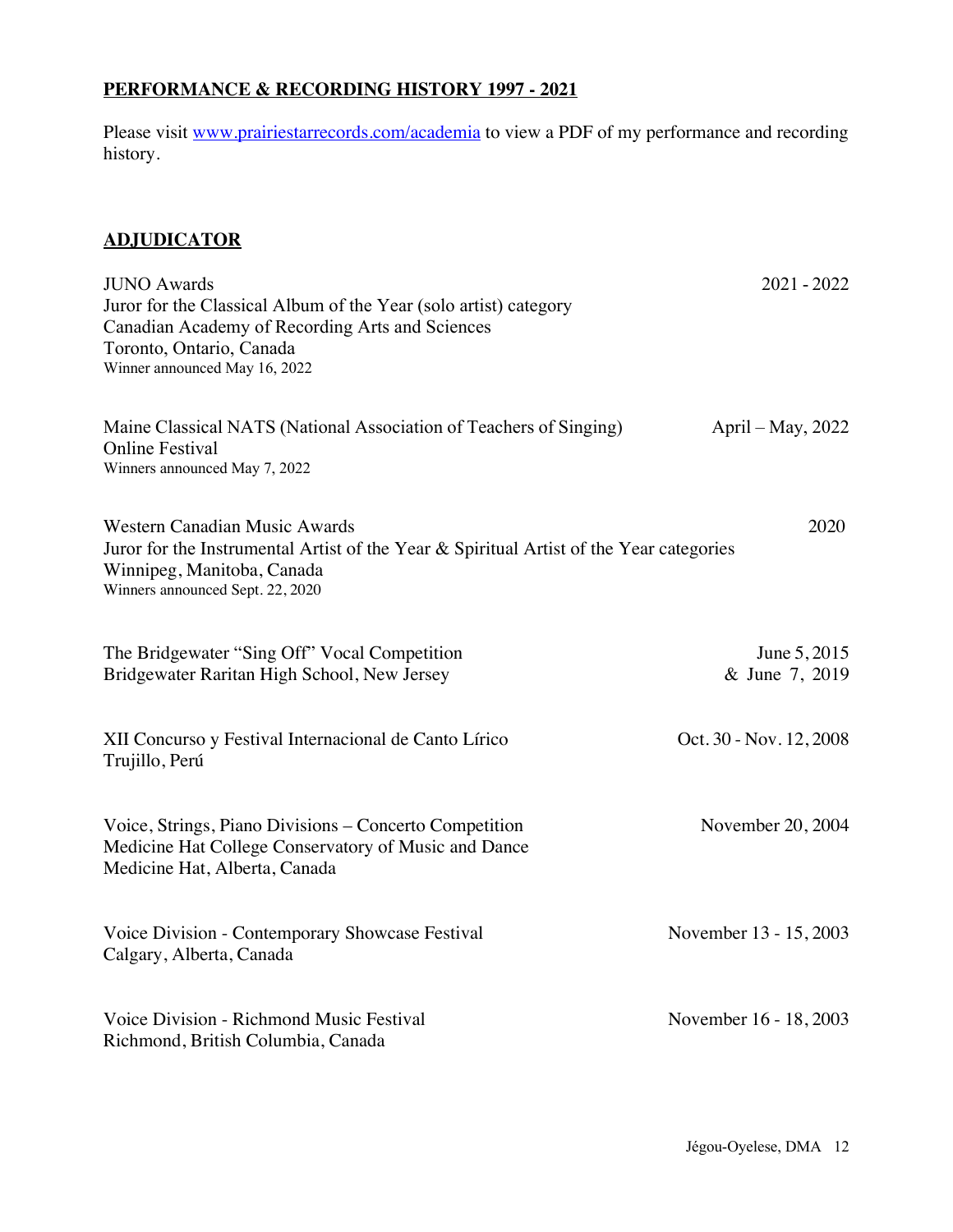## **ADJUDICATOR CONTINUED**

| Alberta Foundation for the Arts<br><b>Grant Applications</b><br>Edmonton, Alberta, Canada                                                                               | Spring and Fall Sessions 2003 |
|-------------------------------------------------------------------------------------------------------------------------------------------------------------------------|-------------------------------|
| Allegro Music School Music Festival<br>Calgary, Alberta, Canada                                                                                                         | May 11, 2003                  |
| <b>MASTER CLASS CLINICIAN</b>                                                                                                                                           |                               |
| Centro de Promoción Cultural<br>Trujillo, Perú<br>Invited by Maestro Carlos Fernandez Aransay                                                                           | November 7, 2008              |
| Conservatorio Nacional de Música<br>Lima, Perú<br>Invited by Maestro Carlos Fernandez Aransay                                                                           | November 9, 2008              |
| Universidad Nacional de Cordóba<br>Cordóba, Argentina<br>Invited by Prof. Evert Luis Formento                                                                           | July 28 & 29, 2005            |
| Universidad Veracruzana<br>Xalapa, Mexico<br>Invited by Prof. Guadalupe Colorado                                                                                        | May 11 - 13, 2005             |
| University of Lethbridge<br>Lethbridge, Alberta, Canada                                                                                                                 | $2002 - 2005$                 |
| Medicine Hat College Conservatory of Music and Dance<br>Voice Division Competitors - Concerto Competition<br>Medicine Hat, Alberta, Canada<br>Invited by Joanne Collier | November 2004                 |
| University of Calgary<br>Calgary, Alberta, Canada<br>Voice Studio of Professor Donald Bell                                                                              | January 2004                  |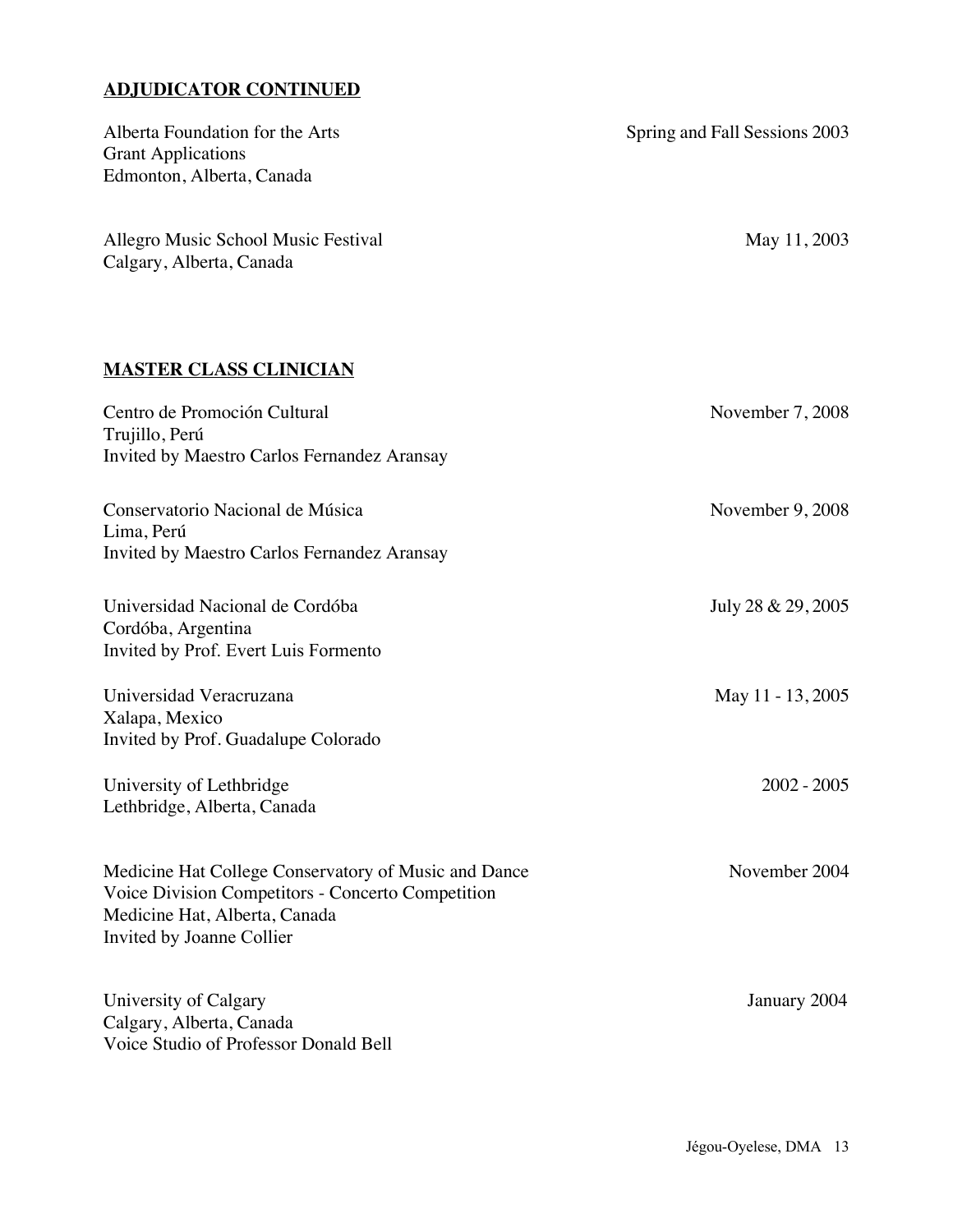## **WORKSHOP CLINICIAN**

I Academia Internacional de Música Vocal August 6-11, 2006 Espacio Cultural Metropolitano Tampico, Mexico Invited by Prof. Guadalupe Colorado

#### **PROFESSIONAL AFFILIATIONS**

| ASCAP (The American Society of Composers, Authors and Publishers)<br>Writer<br>$\circ$ | April 2021 - present |
|----------------------------------------------------------------------------------------|----------------------|
| Publisher "Flying Sit Spin Publishing"<br>$\circ$                                      |                      |
| National Academy of Recording Arts and Sciences (Grammy® Awards)<br>o Voting Member    | $2014$ – present     |
| Canadian Academy of Recording Arts and Sciences (JUNO Awards)<br>o Voting Member       | $2014$ – present     |
| National Association of the Teachers of Singing                                        | $2002$ - present     |
| American Association of University Professors                                          | $2005 - 2008$        |
| <b>Canadian Association of University Teachers</b>                                     | $2002 - 2005$        |
| Pi Kappa Lambda Music Honors Society                                                   | $2000$ - present     |

#### **PUBLIC SPEAKING & LEADERSHIP**

| <b>Toastmasters, Member</b>                                     | March 1, 2015 – May 15, 2020  |
|-----------------------------------------------------------------|-------------------------------|
| Cosmopolitan Toastmasters Club                                  |                               |
| New Providence, New Jersey                                      |                               |
|                                                                 |                               |
| <b>Toastmasters Leadership Positions</b>                        |                               |
| Vice-President Public Relations, Cosmopolitan Toastmasters Club | July 1, $2019 - May 15, 2020$ |
| President (two terms), Cosmopolitan Toastmasters Club           | July 1, 2017 - June 30, 2019  |
| Secretary, Cosmopolitan Toastmasters Club                       | July 1, 2016 - June 30, 2017  |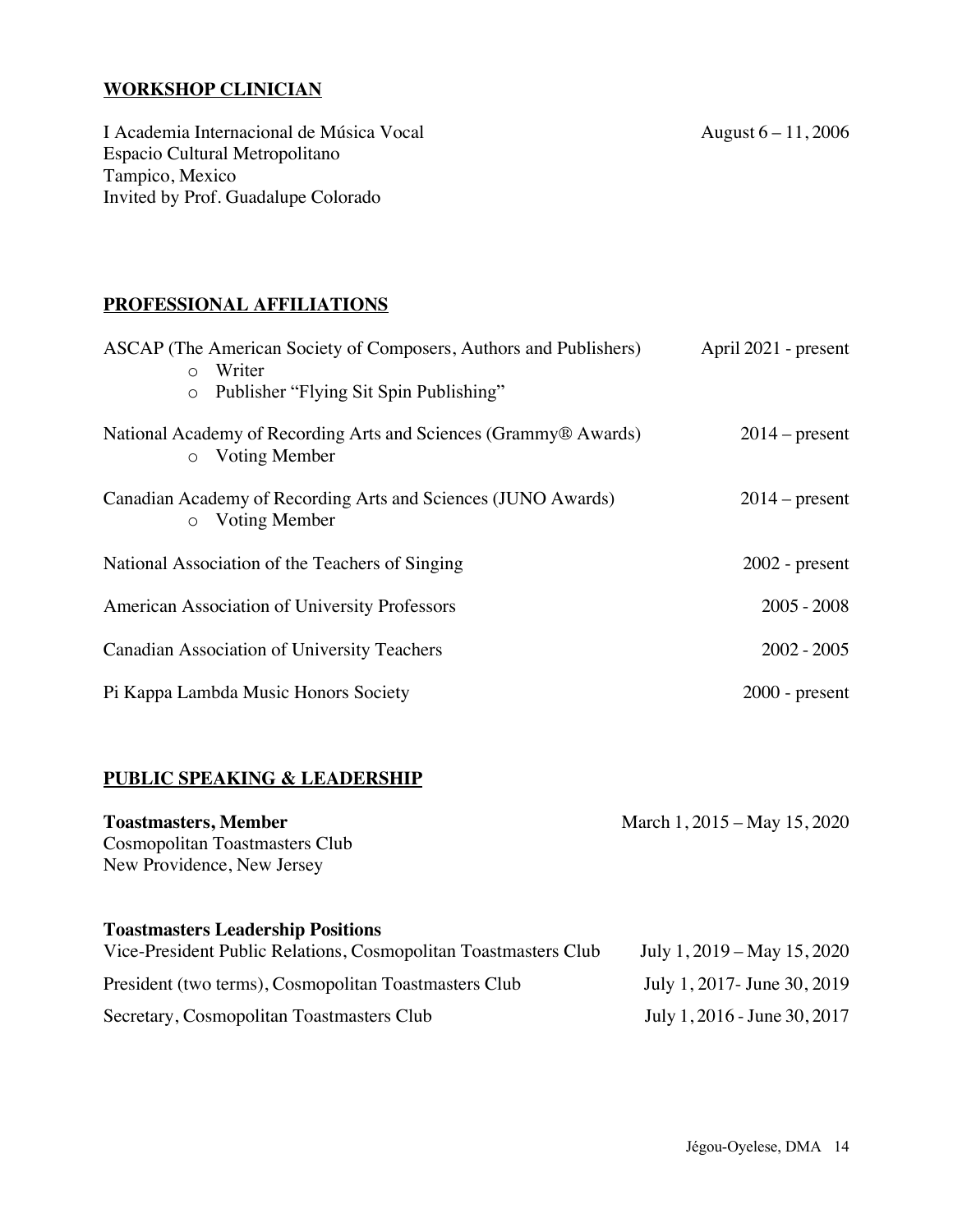## **PUBLIC SPEAKING & LEADERSHIP CONTINUED**

| <b>Toastmasters Awards</b>                                                               |                        |
|------------------------------------------------------------------------------------------|------------------------|
| Advanced Leader Bronze Manual, Completed                                                 | <b>January 9, 2019</b> |
| Competent Leadership Manual, Completed                                                   | December 11, 2018      |
| <b>Competent Communicator Manual, Completed</b>                                          | June 30, 2016          |
| First Place, Speech Contest "Evaluation Contest" (District 83, Division C)               | April 17, 2018         |
| Second Place, Speech Contest "International Speech Contest"<br>(District 83, Division C) | April 17, 2018         |
| First Place, Speech Contest "Tall Tales"                                                 | August 11, 2015        |
| First Place, Speech Contest "Table Topics"                                               | August 11, 2015        |
| First Place, Speech Contest "Table Topics" (Area 34)                                     | October 1, 2015        |
| Second Place, Speech Contest "Tall Tales" (Area 34)                                      | October 1, 2015        |
| First Place, Speech Contest "Table Topics" (Division C)                                  | October 7, 2015        |

### **WEBINAR ATTENDANCE**

| "Blow Up Your Music Career with TikTok - Masterclass"<br>ContraBand Music Marketing Agency & Music Industry Blueprint, Inc.<br>Instructors: Sean Taylor & Rick Barker                               | May 17, 2022      |
|-----------------------------------------------------------------------------------------------------------------------------------------------------------------------------------------------------|-------------------|
| National Association of Teachers of Singing<br>NATS Chat: "Registration - The Snake Pit of Voice Pedagogy"<br>Guests: Jan Svec and Christian Herbst                                                 | December 12, 2021 |
| National Association of Teachers of Singing<br>"Diversity, Equity, and Inclusion (DEI) in the Voice Studio: Cultivating Brave Spaces"<br>Guests: Nathan De'Shon Myers, Lily Guerero, and Albert Lee | November 14, 2021 |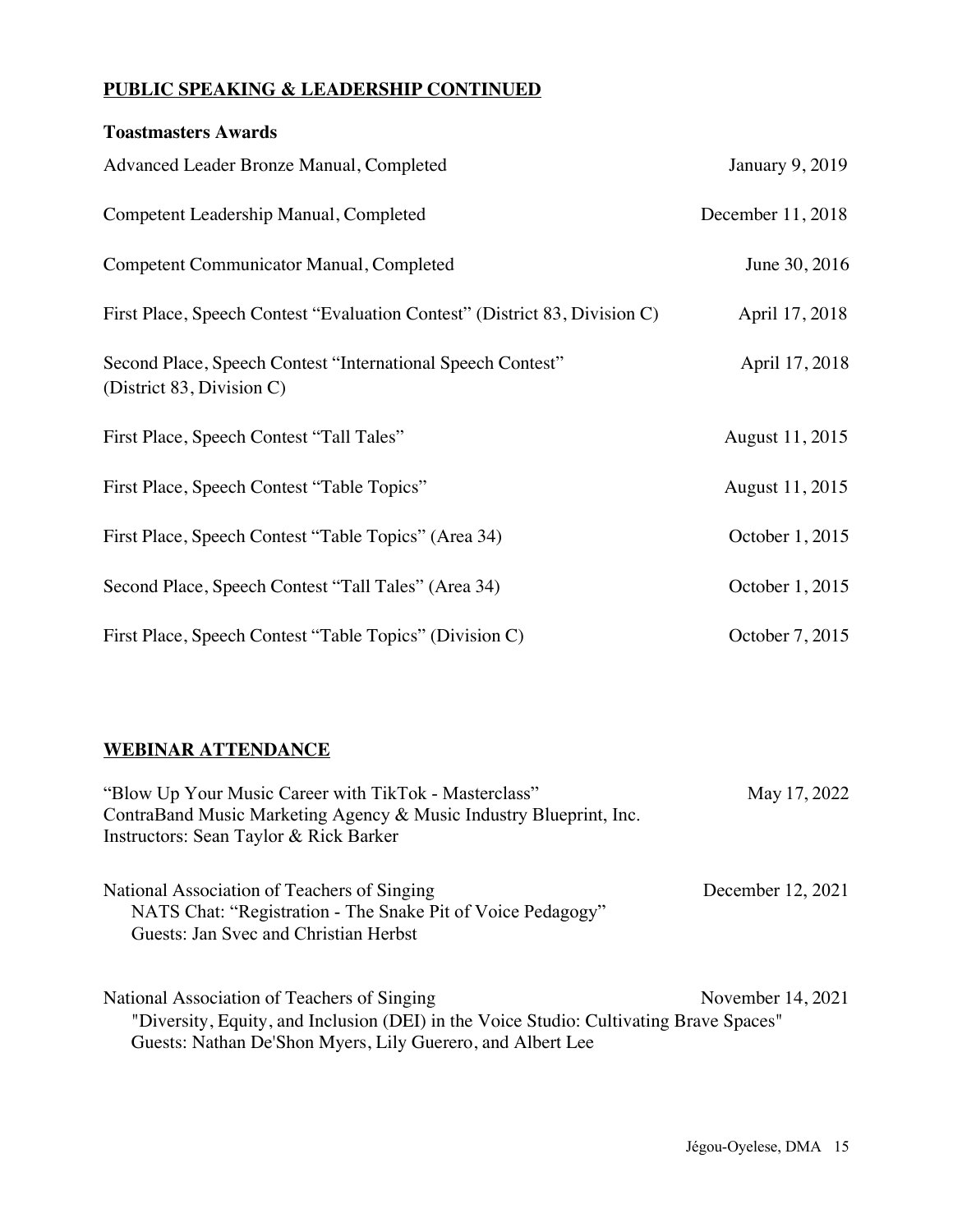## **SCHOLARSHIPS, AWARDS, DISTINCTIONS**

| 2012                |                                                                                                                                                                                                                                            |
|---------------------|--------------------------------------------------------------------------------------------------------------------------------------------------------------------------------------------------------------------------------------------|
| May 2012            | Irene Alm Memorial Prize<br>Awarded "to a graduating doctoral student for<br>excellence in performance and scholarly research."<br>Rutgers University - Mason Gross School of the Arts<br>Department of Music<br>New Brunswick, New Jersey |
| 2007                | PEO Scholar Award (2007–2008)<br>\$10,000.00 USD scholarship<br><b>PEO</b> International Scholars<br>Des Moines, Iowa                                                                                                                      |
| 2006<br>April, 2006 | Laureate<br>XIII Jeunes Ambassadeurs Lyriques<br>(Théâtre Lyrichoregra, Montréal)<br>Chosen through audition to represent Canada in<br>Orvieto, Italy in the XII Concorso Internazionale per<br>Cantanti Lirici Spazio Musica              |
| 2005<br>2005-2008   | Doctoral Award<br>Tuition Remission (\$4,418.40 per semester)<br>Teaching Assistantship (\$9,173.50 per annum)<br>Rutgers University - Mason Gross School of the Arts<br>New Brunswick, New Jersey                                         |
| July 15-25, 2005    | <b>First Place Winner</b><br>\$3,000.00 USD prize<br>IX Concurso y Festival Internacional de Canto Lírico<br>Trujillo, Perú                                                                                                                |
| December 15, 2005   | <b>Travel Grant Award</b><br>\$2,000.00 CDN<br>Alberta Foundation For the Arts: Music Project Grants<br>Edmonton, Alberta, Canada                                                                                                          |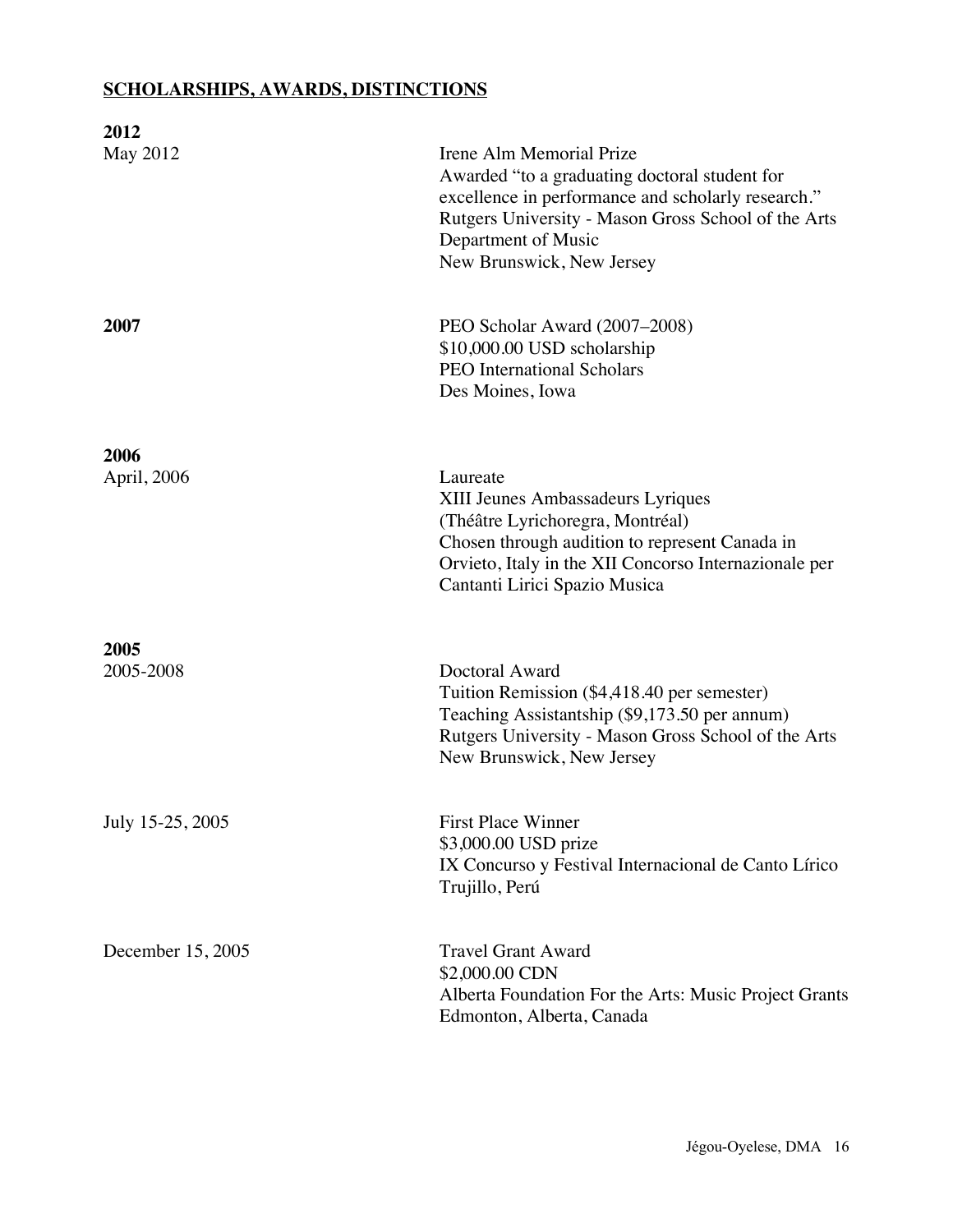## **SCHOLARSHIPS, AWARDS, DISTINCTIONS CONTINUED**

| Residency – Scholarship (Tuition, Room, Board)<br>Singer/Actress<br>"Bible Babes" by Quenten and Joyce Doolittle<br>The Banff Centre for the Performing Arts<br>Banff, Alberta, Canada                                                                            |
|-------------------------------------------------------------------------------------------------------------------------------------------------------------------------------------------------------------------------------------------------------------------|
| Residency – Scholarship<br>(Tuition, Room, Board, Weekly Stipend)<br>Alto chorister<br>Filumena, by John Estacio and John Murrell<br>Opera Performance<br>The Banff Centre for the Performing Arts<br>Banff, Alberta, Canada                                      |
| Internship – Scholarship (Tuition, Room, Board)<br>State University of New York<br>Fredonia, New York<br>National Association of the Teachers of Singing<br>Selected through competitive application process for<br>the teaching internship program through NATS. |
|                                                                                                                                                                                                                                                                   |
| Most Outstanding Graduate Student Award<br><b>Belmont University</b><br>Department of Music<br>Nashville, Tennessee                                                                                                                                               |
|                                                                                                                                                                                                                                                                   |
| Roskey Scholarship<br>\$1,000.00 CDN<br>Calgary Opera Company<br>Calgary, Alberta, Canada                                                                                                                                                                         |
|                                                                                                                                                                                                                                                                   |
| Brian Hanson / Imperial Oil Ltd. Scholarship<br>\$1,000.00 CDN<br>Calgary Opera Company<br>Calgary, Alberta, Canada                                                                                                                                               |
|                                                                                                                                                                                                                                                                   |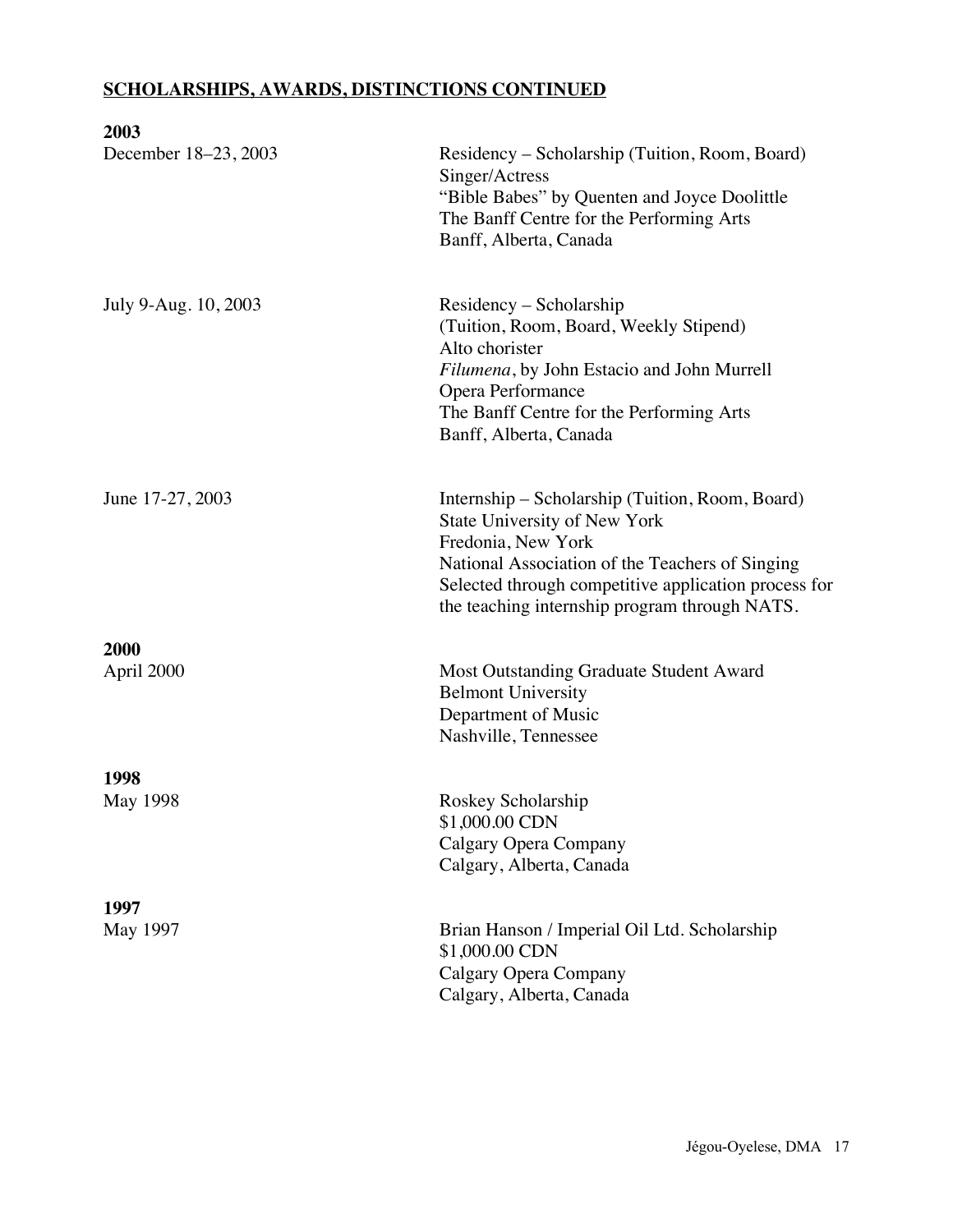## **SCHOLARSHIPS, AWARDS, DISTINCTIONS CONTINUED**

| March 1997                    | Department of Music Award – Dean's List<br>University of Calgary. Department of Music<br>Calgary, Alberta, Canada                                                                                                          |
|-------------------------------|----------------------------------------------------------------------------------------------------------------------------------------------------------------------------------------------------------------------------|
| February 1997                 | Rotary Club Prize Scholarship for Music<br>\$500.00 CDN<br>Calgary, Alberta, Canada                                                                                                                                        |
| 1996                          | University of Calgary Music Department Grant<br>\$500.00 CDN<br>Calgary, Alberta, Canada                                                                                                                                   |
|                               | Princess Margaret and Centennial Scholarship for the<br>Performing Arts<br>\$500.00 CDN<br>Red Deer District and Allied Arts Council<br>Red Deer, Alberta, Canada                                                          |
| 1995                          | Princess Margaret and Centennial Scholarship for the<br>Performing Arts<br>\$500.00 CDN<br>Red Deer District and Allied Arts Council<br>Red Deer, Alberta, Canada                                                          |
| 1994<br>May 9 – June 17, 1994 | Scholarship (Tuition, Room, Board) for<br>Programme D'Apprentissage de Français Langue<br>Seconde<br>Université du Québec à Chicoutimi<br>École de langue française et de culture québécoise<br>Chicoutimi, Québec, Canada |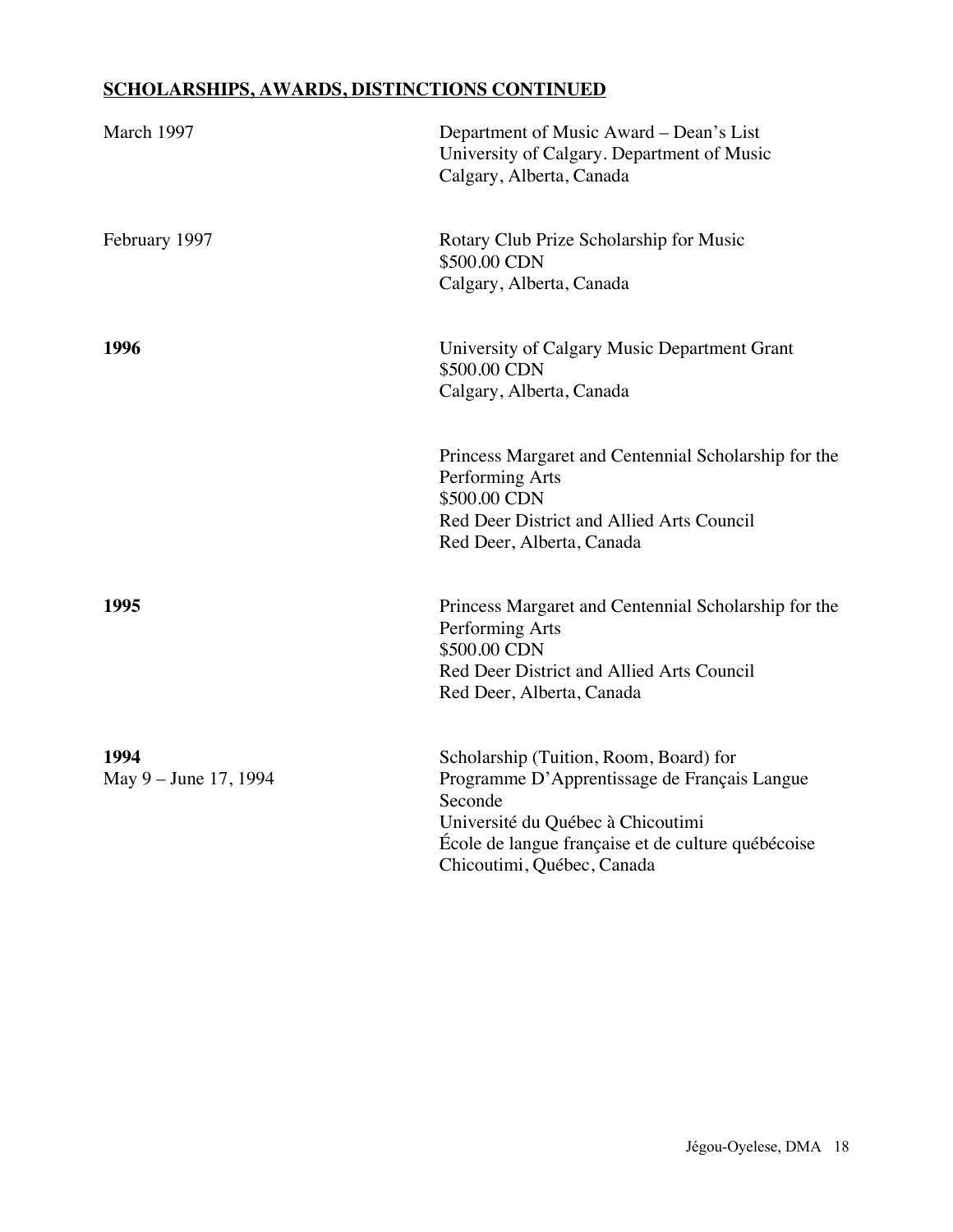#### **UNIVERSITY ACTIVITIES**

**Resident Assistant** September 1999 – December 2000 Culture House, German House, Standard Apartments Belmont University. Nashville, Tennessee

I was Resident Assistant of the Culture House, German House, and Standard Apartments. The Culture House and German House were large homes each converted to accommodate 5 or 6 female students. Some residents were exchange students from France or Germany or foreign students like me, and others were American students looking for an opportunity to live with, and learn from, foreign roommates in the Culture House or German House.

Awarded Outstanding Service and Programming Award by the Office of Residence Life at Belmont University.

# **President** International Students' Association September 1999 – May 2000 Belmont University. Nashville, Tennessee **Resident Assistant** September 1996 – April 1997 University of Calgary. Student Housing Calgary, Alberta. Canada **Member** September 1995 – April 1998 University of Calgary Figure Skating Club Calgary, Alberta. Canada **Committee Member** September 1996 – April 1997 University of Calgary Chamber Choir (European Tour Committee) Calgary, Alberta. Canada **SERVICE & COMMUNITY ACTIVITIES Volunteer Tutor (Grades 2 through 4)** January 2007 – May 2007 Lord Sterling School New Brunswick, New Jersey

#### Active member and guest soloist (music ministry) September 2005 – 2008

Member of the Staff Parish Relations Committee United Methodist Church at New Brunswick New Brunswick, New Jersey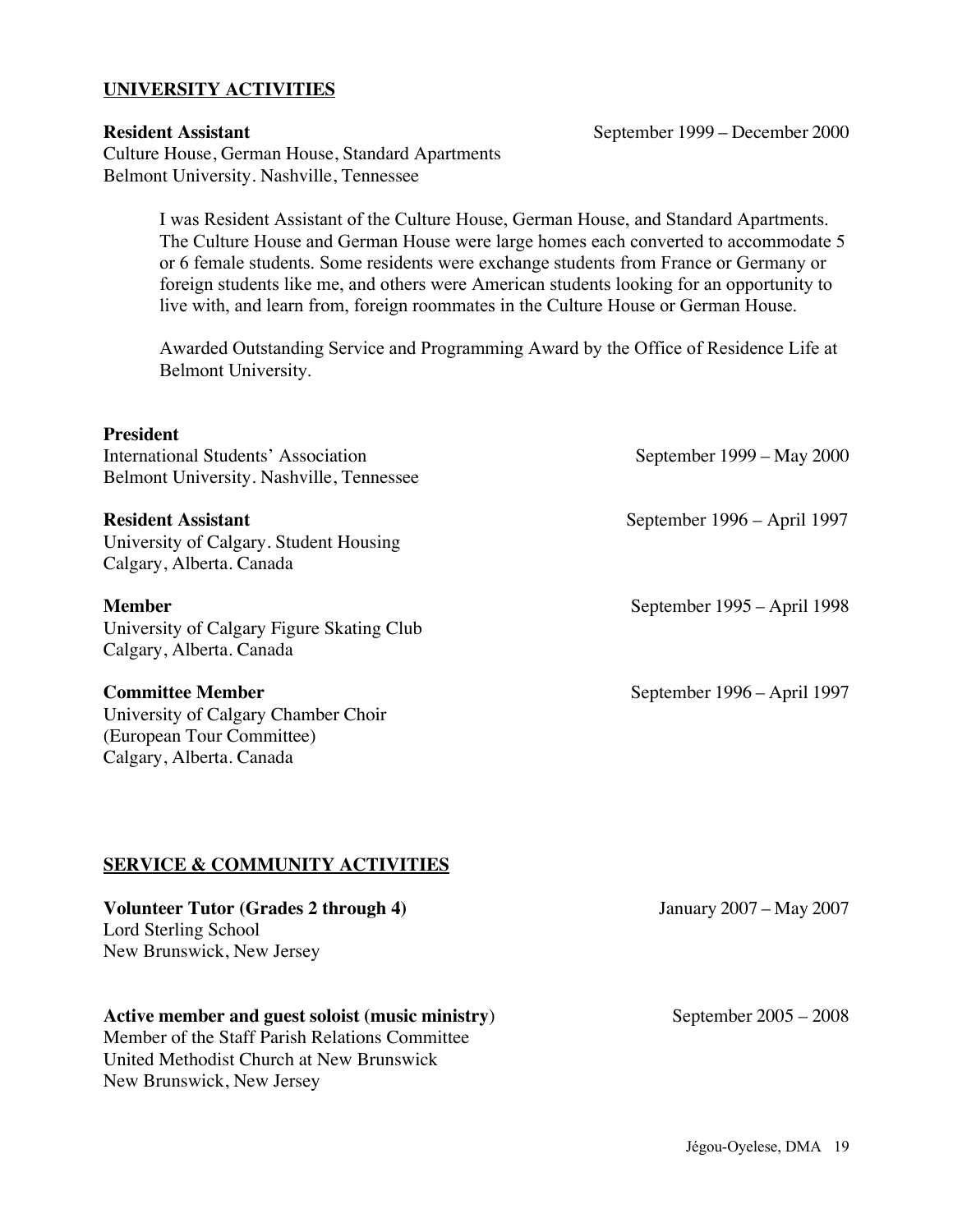### **SERVICE & COMMUNITY ACTIVITIES CONTINUED**

**Benefit Cabaret Concert** for Lethbridge Figure Skating Club February 12, 2005 "Classic Heat 2005: When Opera and Pop Collide." In concert with Catherine McCleary, piano. Sterndale Bennett Theatre. Lethbridge, Alberta. Canada

Ms. McCleary and I produced and performed (gratis) a benefit cabaret concert to raise t ravel funds for the Lethbridge Figure Skating Club. All monies raised from ticket, alcohol, and silent auction sales went toward offsetting transportation costs to an out-of-province skating competition. I was a member of the skating team traveling to Ontario for the Canadian National Synchronized Skating Championships.

**Benefit Concert** for Waterton Canyon United Church March 2004 March 14, 2004 Guest Artist with Glen Montgomery, piano McKillop United Church. Lethbridge, Alberta. Canada

Along with other artists, Professor Montgomery and I performed (gratis) at this benefit concert in an effort to raise funds for recreational materials and maintenance for the Waterton Canyon United Church Children's Camp summer program*.*

**Fundraising Performance** – *Abbondanza* **February 29, 2004** 

In performance with Dale Ketcheson, guitar and Jon Heaton, double bass Coco Pazzo Restaurant. Lethbridge, Alberta. Canada

> Along with other artists, Mr. Ketcheson, Mr. Heaton, and I performed (gratis) at this major University of Lethbridge, Faculty of Fine Arts annual private fundraising event known as *Abbondanza.* Funds raised were allocated for Faculty of Fine Arts student scholarships at the University of Lethbridge.

#### **Fundraising Performance** January 17, 2004

University of Lethbridge, Big Band Fundraising Cabaret In performance with Dale Ketcheson, guitar and Jon Heaton, double bass University of Lethbridge Ballroom Lethbridge, Alberta. Canada

> Mr. Ketcheson, Mr. Heaton, and I performed (gratis) as featured artists for this fundraising event. Monies raised went towards supporting the University of Lethbridge Big Band.